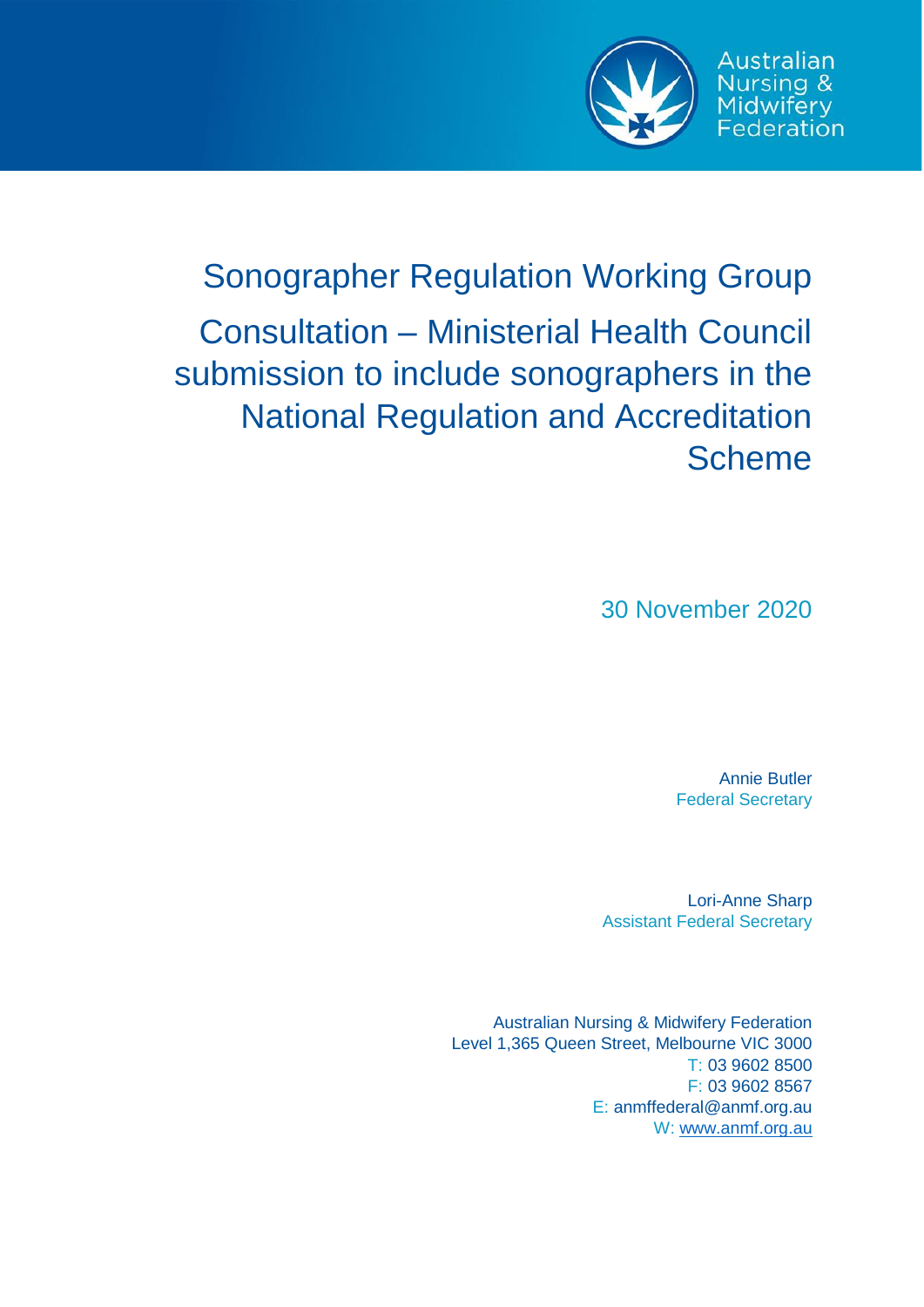

#### **Introduction**

The Australian Nursing and Midwifery Federation (ANMF) is Australia's largest national union and professional nursing and midwifery organisation. In collaboration with the ANMF's eight state and territory branches, we represent the professional, industrial and political interests of more than 295,000 nurses, midwives and carers across the country.

Our members work in the public and private health, aged care and disability sectors across a wide variety of urban, rural and remote locations. We work with them to improve their ability to deliver safe and best practice care in each and every one of these settings, fulfil their professional goals and achieve a healthy work/life balance.

Our strong and growing membership and integrated role as both a professional and industrial organisation provide us with a complete understanding of all aspects of the nursing and midwifery professions and see us uniquely placed to defend and advance our professions.

Through our work with members we aim to strengthen the contribution of nursing and midwifery to improving Australia's health and aged care systems, and the health of our national and global communities.

The ANMF welcomes the opportunity to provide a response to *the draft Ministerial Health Council submission to include the sonographer profession in the National Registration and Accreditation Scheme under the Medical Radiation Practice Board of Australia* and wish to support sonographers in their application for regulation under the National Registration and Accreditation Scheme (NRAS).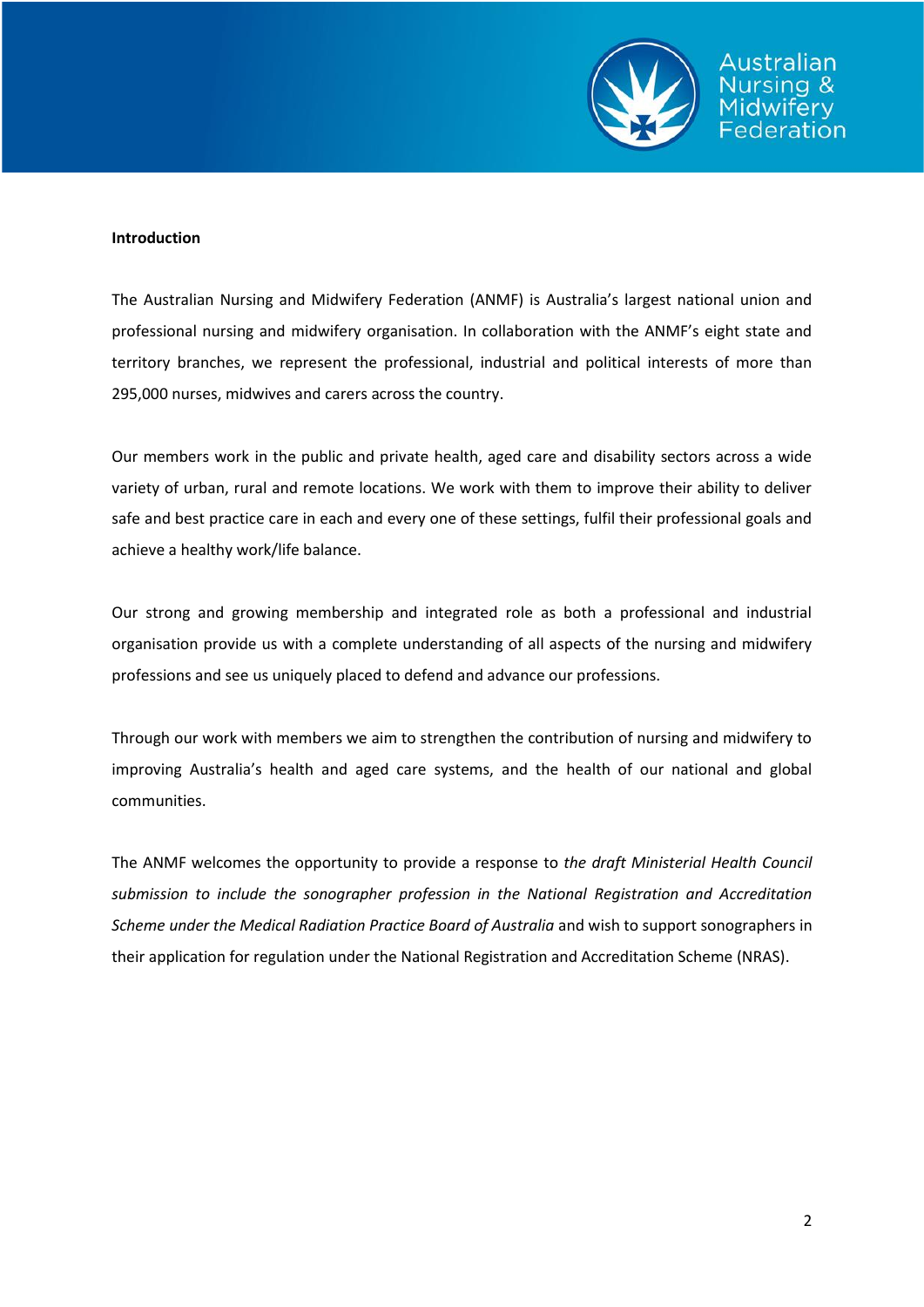

Australian Jursina &

Federation

### **Your details**

Please provide your details in the following table

| Name:  | Annie Butler                                                |
|--------|-------------------------------------------------------------|
| Title: | <b>Federal Secretary</b>                                    |
|        | Organisation:   Australian Nursing and Midwifery Federation |

# **1. Are the responses to the six criterion adequate and clear? If no, how could the criterion response(s) be improved?**

The six criterion have been thoroughly addressed in *the Protecting the Public and Preventing Harm by Completing the Regulation of Medical Imaging Professions submission.* The potential risk to the public posed by sonographers has been clearly identified and explained.

The consultation paper identifies that *'Sonography is a well-defined profession with sonographer the occupational title that describes the professionals providing comprehensive medical ultrasound examination regardless of the specified scopes of practice'. 1*

Further *'a sonographer is a highly skilled medical imaging allied health professional who operates an ultrasound machine to perform the majority of diagnostic medical ultrasound services, which are often the first diagnostic imaging service accessed by patients'. 2*

The ANMF notes that:

- the request for sonographers to be regulated under the NRAS is to be regulated by the Medical Radiation Practice Board of Australia where 24.5%<sup>3</sup> of sonographers are already regulated;
- $\bullet$  there are 6,654 medical sonographers as of October 2020<sup>4</sup>;
- **•** sonographers are the only medical imaging profession not regulated in Australia<sup>5</sup>;

 $\overline{a}$ <sup>1</sup> draft *Ministerial Health Council submission to include the sonographer profession in the National Registration and Accreditation Scheme, p-28*

<sup>2</sup> Ibid*, p-6*

<sup>3</sup> Ibid *, p-9*

<sup>4</sup> Ibid*, p-21*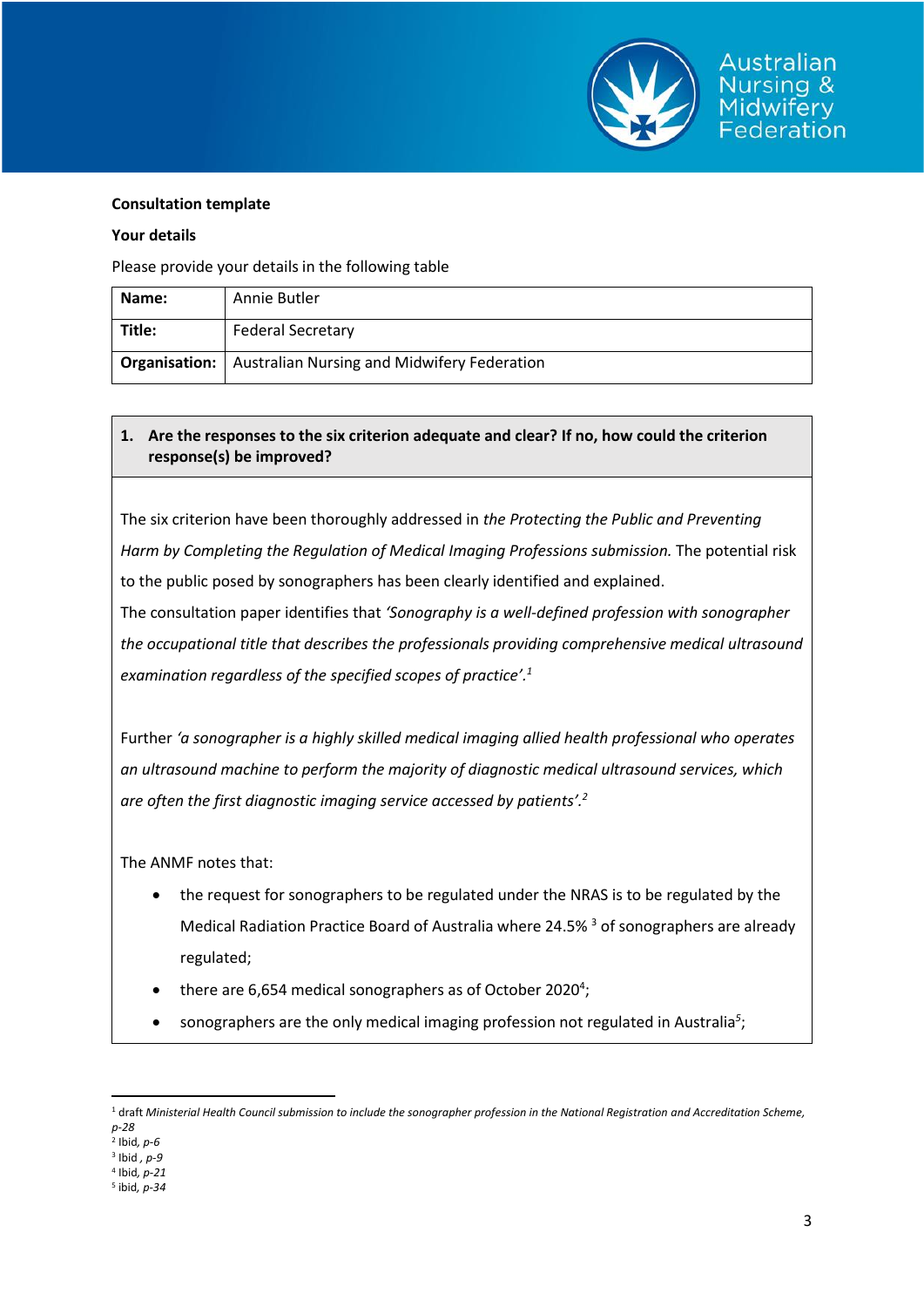

Australian Jursina &

ederation

- the current *National Code of Conduct for Health Care Workers* is not meeting the regulation needs of sonography; and
- *'regulation of the sonographer profession would not limit or regulate those who can and can*'*t perform ultrasound scans '. <sup>6</sup>* The proposed regulation is instead focused on ensuring national registration, accreditation and a notifications process for sonographers currently regulated under NRAS.

It is the view of the ANMF that our sonographer colleagues have clearly established the need to be regulated under the NRAS and thereby seek regulation to effectively protect the public. The ANMF supports sonographers in their request.

The ANMF does however identify, there are a number of nurses and midwives who currently perform ultrasounds within their scope of practice. Some are performing comprehensive medical ultrasounds and others point of care ultrasounds to enhance and extend their clinical examination of persons in their care, as defined in the consultation document.

It is important to note that as registered health practitioners, nurses and midwives are already regulated and therefore required to meet mandatory national registration standards and standards for practice to maintain their registration. This includes undertaking the required education for safe and competent practice to enable them to effectively add procedural care, such as ultrasounds, to their scope of practice. The ANMF would not support any further regulatory burden being applied for these nurses and midwives.

# **2. Does the Submission adequately link public health/patient safety with the inclusion of sonographers in the NRAS? Why or why not?**

The submission provides a comprehensive and articulate link between the role of sonographers and the need for these professionals to be included in the NRAS to ensure public safety.

 $\overline{a}$ 

<sup>6</sup> ibid*, p-28*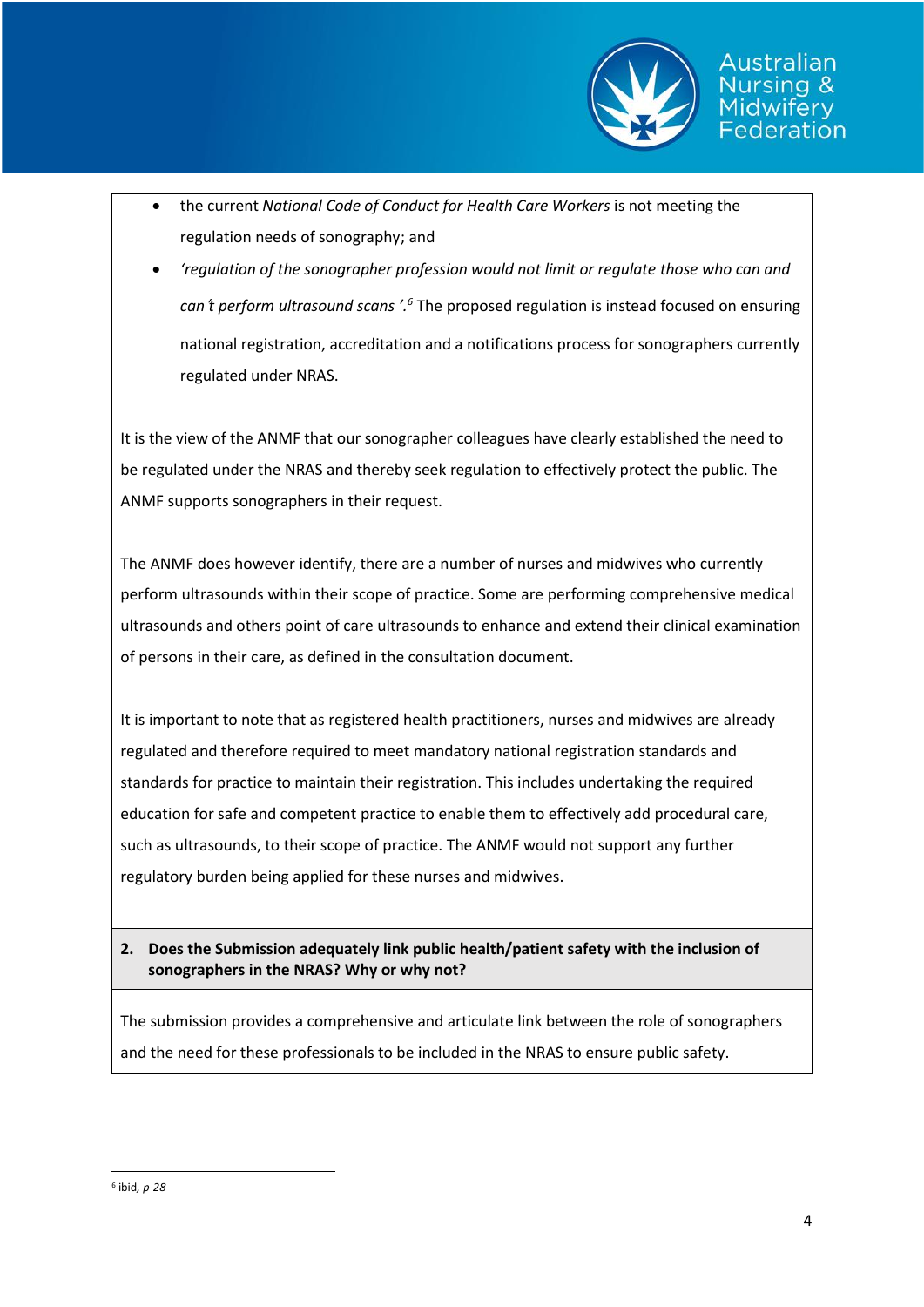

Australian

ederation

The scope of a sonographer in the submission is clearly identified as well as the potential detrimental risk to public safety if an error occurred. The risk that requires mitigation through regulation for sonographer's in relation to performance and conduct is extensively outlined.

## **3. Does the Submission clearly state how regulation under NRAS addresses the public risk posed by the activities of the sonographer? Why or why not?**

As outlined in the previous question, the ANMF notes that the submission does identify how regulation under NRAS would mitigate public risk posed by the activities of a sonographer. The executive summary for criterion 2 in the submission, along with criteria 2.1to2.4, and 6.1, clearly describe the potential for public harm. This is also well supported in the appendices. Appendix one describes the physical and emotional harms of self-reported instances of sonographer failure, and convincingly demonstrates how regulation under NRAS will reduce these harms. This is reinforced by the high profile examples (both local and international) outlined in appendix two.

Sections B and C of appendix 4 also demonstrate the advantages to the public of having a single, streamlined complaints process to a body that has the capacity to take action in the event of professional misconduct.

## **4. Are there any statements in the Submission that you disagree with?**

As identified earlier the ANMF supports the sonographers in their request to be regulated under NRAS and also supports the statements made in the submission which outline that the proposed regulation would not regulate who can and can't perform ultrasound scans.

The ANMF reinforces that if this request for sonographer regulation under NRAS was successful, we would not support any further regulatory burden for nurses and midwives who are currently performing ultrasounds as part of their already regulated scope of practice.